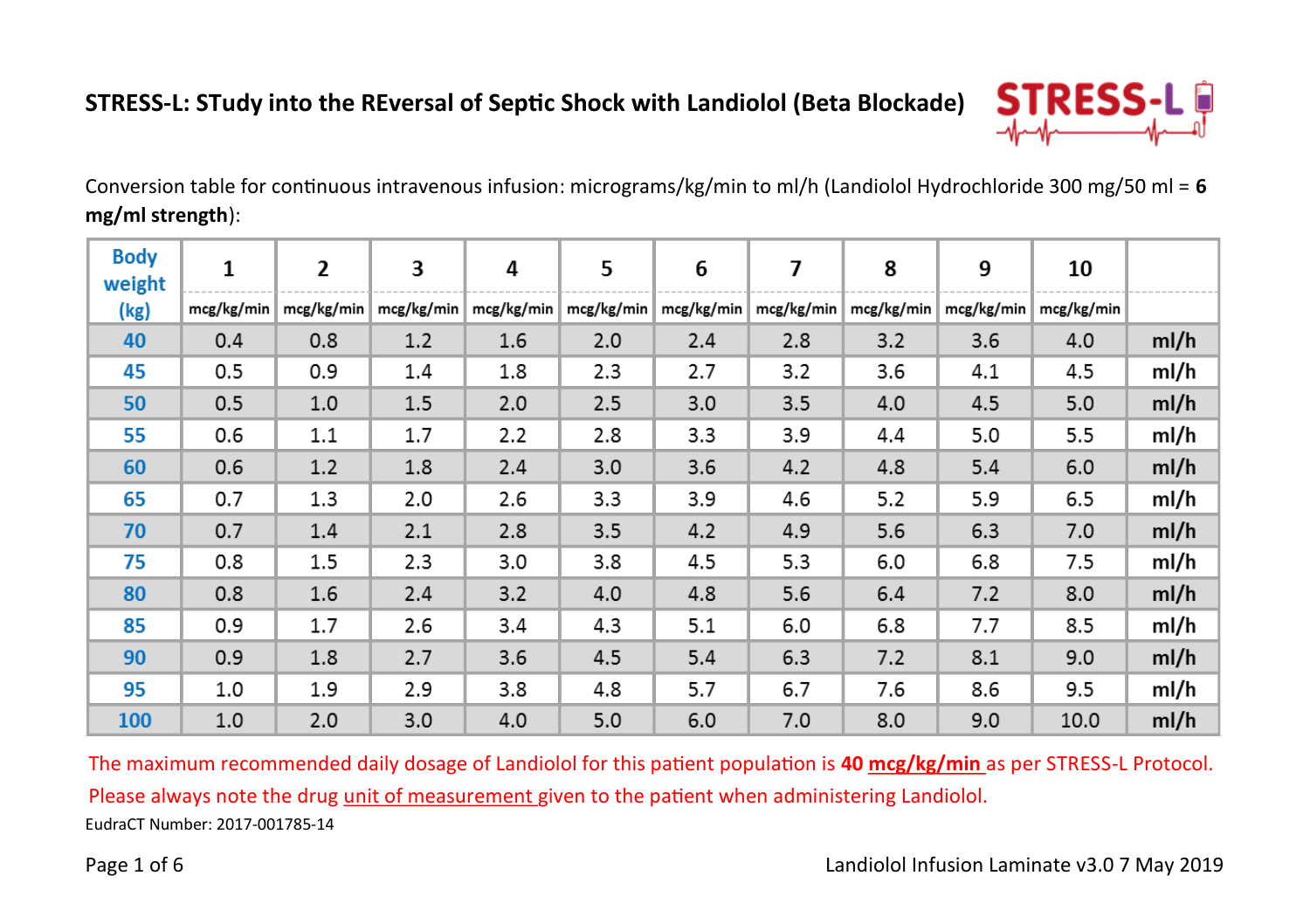

Conversion table for continuous intravenous infusion: micrograms/kg/min to ml/h (Landiolol Hydrochloride 300 mg/50 ml = **6 mg/ml strength**):

| <b>Body</b><br>weight | 11         | 12         | 13         | 14         | 15         | 16         | 17         | 18         | 19         | 20         |      |
|-----------------------|------------|------------|------------|------------|------------|------------|------------|------------|------------|------------|------|
| (kg)                  | mcg/kg/min | mcg/kg/min | mcg/kg/min | mcg/kg/min | mcg/kg/min | mcg/kg/min | mcg/kg/min | mcg/kg/min | mcg/kg/min | mcg/kg/min |      |
| 40                    | 4.4        | 4.8        | 5.2        | 5.6        | 6.0        | 6.4        | 6.8        | 7.2        | 7.6        | 8.0        | ml/h |
| 45                    | 5.0        | 5.4        | 5.9        | 6.3        | 6.8        | 7.2        | 7.7        | 8.1        | 8.6        | 9.0        | ml/h |
| 50                    | 5.5        | 6.0        | 6.5        | 7.0        | 7.5        | 8.0        | 8.5        | 9.0        | 9.5        | 10.0       | ml/h |
| 55                    | 6.1        | 6.6        | 7.2        | 7.7        | 8.3        | 8.8        | 9.4        | 9.9        | 10.5       | 11.0       | ml/h |
| 60                    | 6.6        | 7.2        | 7.8        | 8.4        | 9.0        | 9.6        | 10.2       | 10.8       | 11.4       | 12.0       | ml/h |
| 65                    | 7.2        | 7.8        | 8.5        | 9.1        | 9.8        | 10.4       | 11.1       | 11.7       | 12.4       | 13.0       | ml/h |
| 70                    | 7.7        | 8.4        | 9.1        | 9.8        | 10.5       | 11.2       | 11.9       | 12.6       | 13.3       | 14.0       | ml/h |
| 75                    | 8.3        | 9.0        | 9.8        | 10.5       | 11.3       | 12.0       | 12.8       | 13.5       | 14.3       | 15.0       | ml/h |
| 80                    | 8.8        | 9.6        | 10.4       | 11.2       | 12.0       | 12.8       | 13.6       | 14.4       | 15.2       | 16.0       | ml/h |
| 85                    | 9.4        | 10.2       | 11.1       | 11.9       | 12.8       | 13.6       | 14.5       | 15.3       | 16.2       | 17.0       | ml/h |
| 90                    | 9.9        | 10.8       | 11.7       | 12.6       | 13.5       | 14.4       | 15.3       | 16.2       | 17.1       | 18.0       | ml/h |
| 95                    | 10.5       | 11.4       | 12.4       | 13.3       | 14.3       | 15.2       | 16.2       | 17.1       | 18.1       | 19.0       | ml/h |
| 100                   | 11.0       | 12.0       | 13.0       | 14.0       | 15.0       | 16.0       | 17.0       | 18.0       | 19.0       | 20.0       | ml/h |

The maximum recommended daily dosage of Landiolol for this patient population is **40 mcg/kg/min** in a 24 hour infusion as per STRESS-L Protocol. Please always note the drug unit of measurement given to the patient when administering Landiolol.

EudraCT Number: 2017-001785-14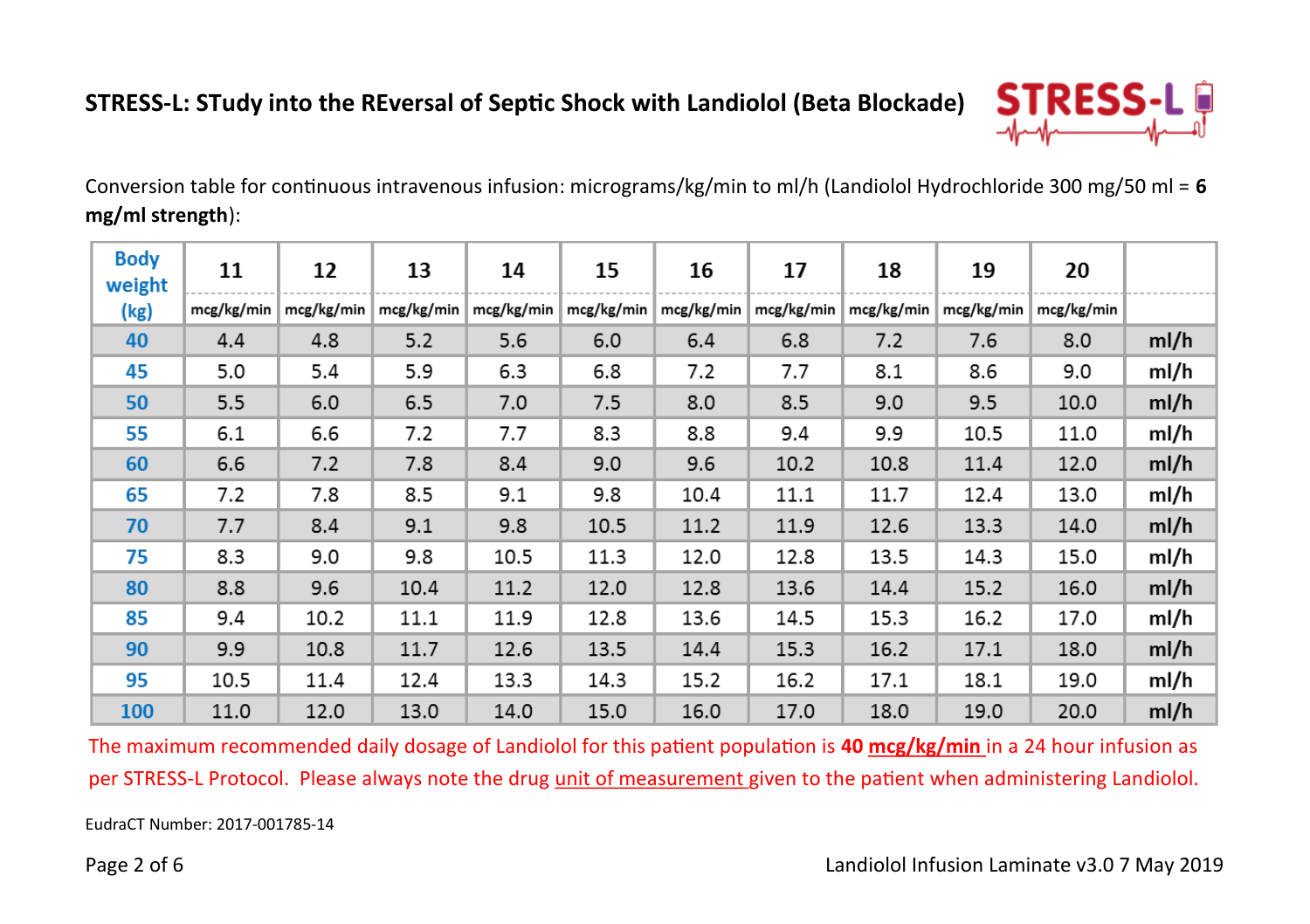

Conversion table for continuous intravenous infusion: micrograms/kg/min to ml/h (Landiolol Hydrochloride 300 mg/50 ml = **6 mg/ml strength**):

| <b>Body</b><br>weight | 21         | 22         | 23         | 24         | 25         | 26         | 27         | 28         | 29         | 30         |      |
|-----------------------|------------|------------|------------|------------|------------|------------|------------|------------|------------|------------|------|
| (kg)                  | mcg/kg/min | mcg/kg/min | mcg/kg/min | mcg/kg/min | mcg/kg/min | mcg/kg/min | mcg/kg/min | mcg/kg/min | mcg/kg/min | mcg/kg/min |      |
| 40                    | 8.4        | 8.8        | 9.2        | 9.6        | 10.0       | 10.4       | 10.8       | 11.2       | 11.6       | 12.0       | ml/h |
| 45                    | 9.5        | 9.9        | 10.4       | 10.8       | 11.3       | 11.7       | 12.2       | 12.6       | 13.1       | 13.5       | ml/h |
| 50                    | 10.5       | 11.0       | 11.5       | 12.0       | 12.5       | 13.0       | 13.5       | 14.0       | 14.5       | 15.0       | ml/h |
| 55                    | 11.6       | 12.1       | 12.7       | 13.2       | 13.8       | 14.3       | 14.9       | 15.4       | 16.0       | 16.5       | ml/h |
| 60                    | 12.6       | 13.2       | 13.8       | 14.4       | 15.0       | 15.6       | 16.2       | 16.8       | 17.4       | 18.0       | ml/h |
| 65                    | 13.7       | 14.3       | 15.0       | 15.6       | 16.3       | 16.9       | 17.6       | 18.2       | 18.9       | 19.5       | ml/h |
| 70                    | 14.7       | 15.4       | 16.1       | 16.8       | 17.5       | 18.2       | 18.9       | 19.6       | 20.3       | 21.0       | ml/h |
| 75                    | 15.8       | 16.5       | 17.3       | 18.0       | 18.8       | 19.5       | 20.3       | 21.0       | 21.8       | 22.5       | ml/h |
| 80                    | 16.8       | 17.6       | 18.4       | 19.2       | 20.0       | 20.8       | 21.6       | 22.4       | 23.2       | 24.0       | ml/h |
| 85                    | 17.9       | 18.7       | 19.6       | 20.4       | 21.3       | 22.1       | 23.0       | 23.8       | 24.7       | 25.5       | ml/h |
| 90                    | 18.9       | 19.8       | 20.7       | 21.6       | 22.5       | 23.4       | 24.3       | 25.2       | 26.1       | 27.0       | ml/h |
| 95                    | 20.0       | 20.9       | 21.9       | 22.8       | 23.8       | 24.7       | 25.7       | 26.6       | 27.6       | 28.5       | ml/h |
| 100                   | 21.0       | 22.0       | 23.0       | 24.0       | 25.0       | 26.0       | 27.0       | 28.0       | 29.0       | 30.0       | ml/h |

The maximum recommended daily dosage of Landiolol for this patient population is **40 mcg/kg/min** in a 24 hour infusion as per STRESS-L Protocol. Please always note the drug unit of measurement given to the patient when administering Landiolol.

EudraCT Number: 2017-001785-14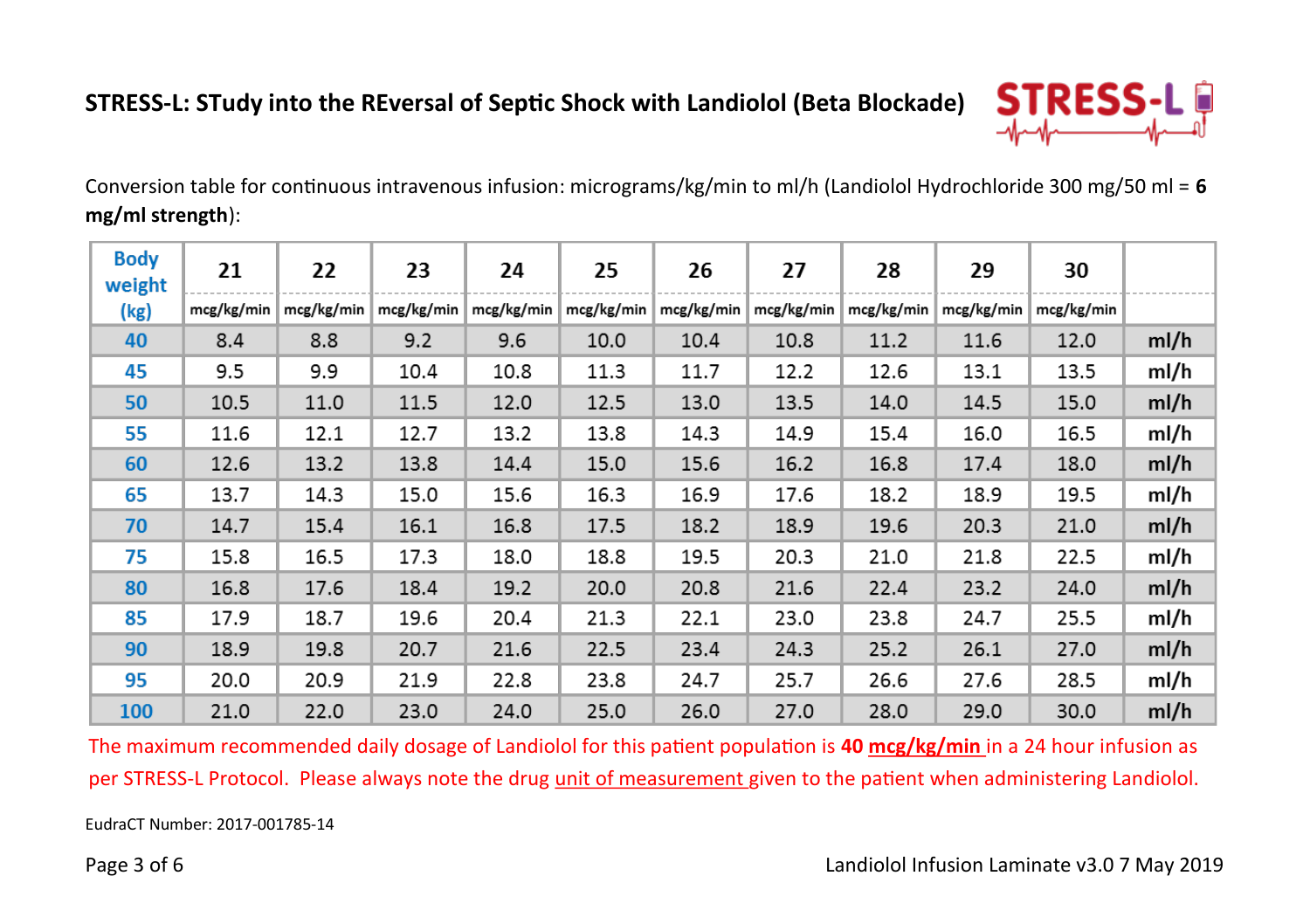

Conversion table for continuous intravenous infusion: micrograms/kg/min to ml/h (Landiolol Hydrochloride 300 mg/50 ml = **6 mg/ml strength**):

| <b>Body</b><br>weight | 31         | 32         | 33         | 34         | 35         | 36         | 37         | 38         | 39         | 40         |      |
|-----------------------|------------|------------|------------|------------|------------|------------|------------|------------|------------|------------|------|
| (kg)                  | mcg/kg/min | mcg/kg/min | mcg/kg/min | mcg/kg/min | mcg/kg/min | mcg/kg/min | mcg/kg/min | mcg/kg/min | mcg/kg/min | mcg/kg/min |      |
| 40                    | 12.4       | 12.8       | 13.2       | 13.6       | 14.0       | 14.4       | 14.8       | 15.2       | 15.6       | 16.0       | ml/h |
| 45                    | 14.0       | 14.4       | 14.9       | 15.3       | 15.8       | 16.2       | 16.7       | 17.1       | 17.6       | 18.0       | ml/h |
| 50                    | 15.5       | 16.0       | 16.5       | 17.0       | 17.5       | 18.0       | 18.5       | 19.0       | 19.5       | 20.0       | ml/h |
| 55                    | 17.1       | 17.6       | 18.2       | 18.7       | 19.3       | 19.8       | 20.4       | 20.9       | 21.5       | 22.0       | ml/h |
| 60                    | 18.6       | 19.2       | 19.8       | 20.4       | 21.0       | 21.6       | 22.2       | 22.8       | 23.4       | 24.0       | ml/h |
| 65                    | 20.2       | 20.8       | 21.5       | 22.1       | 22.8       | 23.4       | 24.1       | 24.7       | 25.4       | 26.0       | ml/h |
| 70                    | 21.7       | 22.4       | 23.1       | 23.8       | 24.5       | 25.2       | 25.9       | 26.6       | 27.3       | 28.0       | ml/h |
| 75                    | 23.3       | 24.0       | 24.8       | 25.5       | 26.3       | 27.0       | 27.8       | 28.5       | 29.3       | 30.0       | ml/h |
| 80                    | 24.8       | 25.6       | 26.4       | 27.2       | 28.0       | 28.8       | 29.6       | 30.4       | 31.2       | 32.0       | ml/h |
| 85                    | 26.4       | 27.2       | 28.1       | 28.9       | 29.8       | 30.6       | 31.5       | 32.3       | 33.2       | 34.0       | ml/h |
| 90                    | 27.9       | 28.8       | 29.7       | 30.6       | 31.5       | 32.4       | 33.3       | 34.2       | 35.1       | 36.0       | ml/h |
| 95                    | 29.5       | 30.4       | 31.4       | 32.3       | 33.3       | 34.2       | 35.2       | 36.1       | 37.1       | 38.0       | ml/h |
| 100                   | 31.0       | 32.0       | 33.0       | 34.0       | 35.0       | 36.0       | 37.0       | 38.0       | 39.0       | 40.0       | ml/h |

The maximum recommended daily dosage of Landiolol for this patient population is **40 mcg/kg/min** in a 24 hour infusion as per STRESS-L Protocol. Please always note the drug unit of measurement given to the patient when administering Landiolol.

EudraCT Number: 2017-001785-14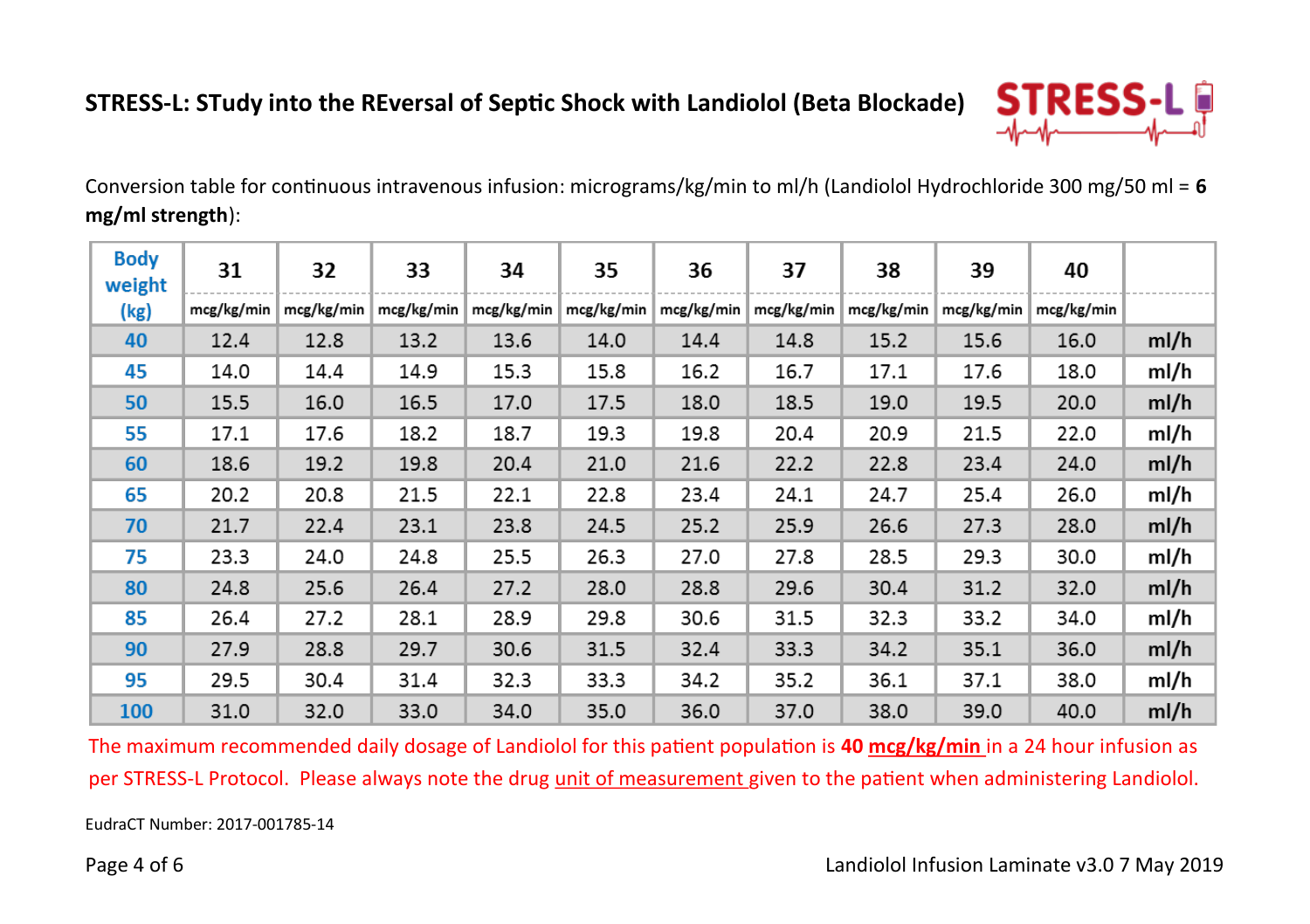

Landiolol Infusion Laminate v3.07 May 2019 Landiolol Infusion Laminate v3.0 7 May 2019

Page 5 of 6 Page 5 of 6